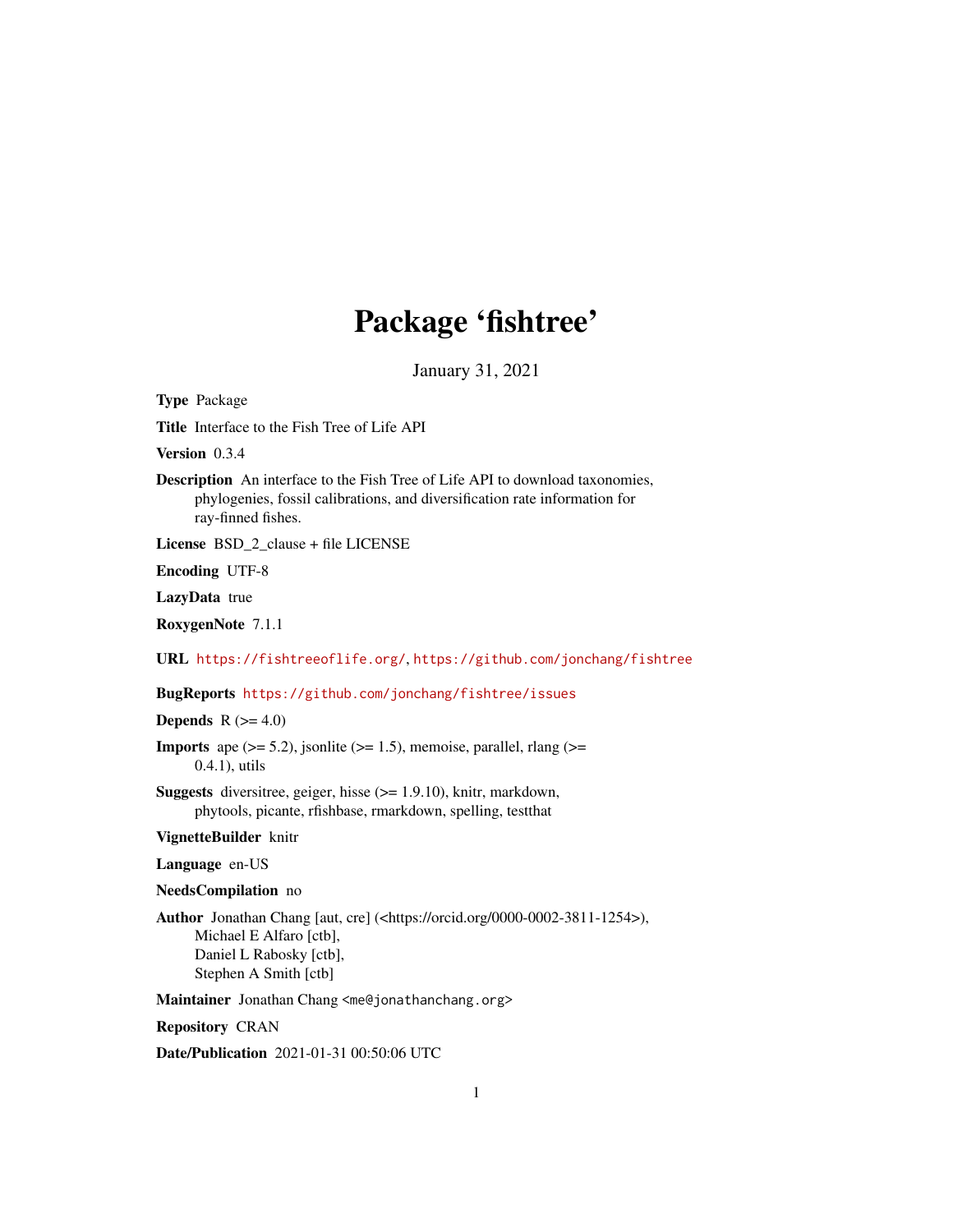### <span id="page-1-0"></span>R topics documented:

| Index |                                                                                                                             |  |
|-------|-----------------------------------------------------------------------------------------------------------------------------|--|
|       |                                                                                                                             |  |
|       |                                                                                                                             |  |
|       |                                                                                                                             |  |
|       |                                                                                                                             |  |
|       | $f is three\_complete\_phylogeny \dots \dots \dots \dots \dots \dots \dots \dots \dots \dots \dots \dots \dots \dots \dots$ |  |
|       |                                                                                                                             |  |

fishtree\_alignment *Get aligned sequences from the Fish Tree of Life*

#### Description

Retrieves an aligned sequence via the Fish Tree of Life API. If neither 'species' nor 'rank' are specified, returns the entire sequence matrix.

#### Usage

```
fishtree_alignment(species, rank, split = FALSE)
```
#### Arguments

| species | (Optionally) subset the results based on a vector of species names.   |
|---------|-----------------------------------------------------------------------|
| rank    | (Optionally) subset the results based on the supplied taxonomic rank. |
| split   | Splits the output into a list by gene locus.                          |

#### Value

An object of class '"DNAbin"', or a named list of the same if 'split = TRUE"

#### References

Rabosky, D. L., Chang, J., Title, P. O., Cowman, P. F., Sallan, L., Friedman, M., Kashner, K., Garilao, C., Near, T. J., Coll, M., Alfaro, M. E. (2018). An inverse latitudinal gradient in speciation rate for marine fishes. Nature, 559(7714), 392–395. doi:10.1038/s41586-018-0273-1

#### See Also

[DNAbin](#page-0-0)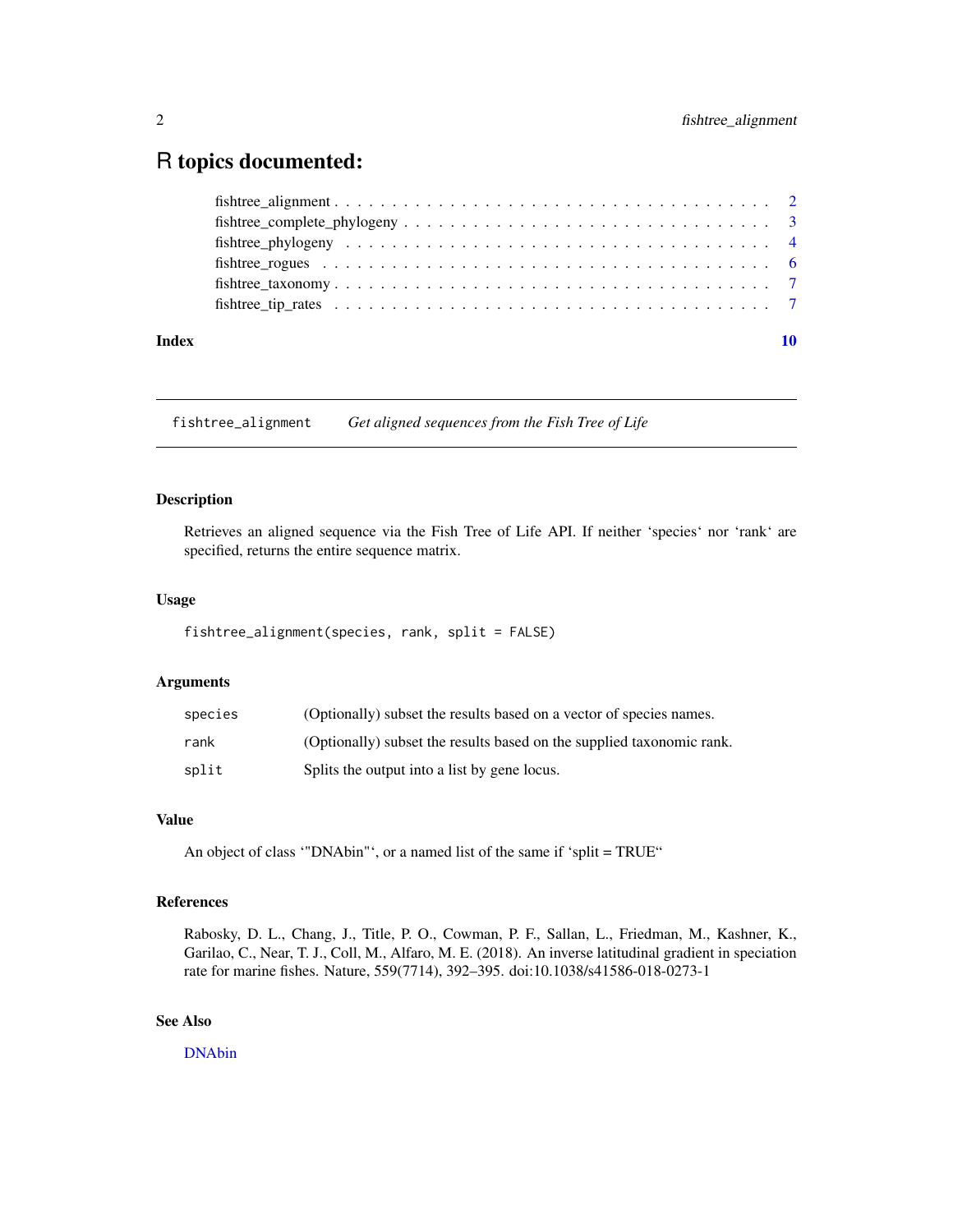#### <span id="page-2-0"></span>fishtree\_complete\_phylogeny 3

#### Examples

```
## Not run:
surgeon_dna <- fishtree_alignment(rank = "Acanthuridae", split = TRUE)
surgeon_dna[[1]]
par(mfrow = c(9, 3), mar = c(0.5, 0.5, 1, 0.5), xaxt = "n", yaxt = "n")for (gene in names(surgeon_dna)) {
 image(surgeon_dna[[gene]], legend = FALSE, show.labels = FALSE)
 title(gene)
}
## End(Not run)
```
fishtree\_complete\_phylogeny

*Get complete (stochastically-resolved) phylogenies from the Fish Tree of Life*

#### Description

Retrieves a complete phylogeny generated by stochastic polytomy resolution via the Fish Tree of Life API. If neither 'species' nor 'rank' are specified, returns the entire phylogeny. See Rabosky et al. (2018) and Chang et al. (2019) for details on how these phylogenies were built using stochastic polytomy resolution. WARNING: These phylogenies should generally not be used for downstream analyses of trait evolution. See Rabosky (2015) for details.

#### Usage

```
fishtree_complete_phylogeny(
  species,
 rank,
 mc.cores = getOption("mc.cores", 1L)
)
```
#### Arguments

| species  | (Optionally) subset the results based on a vector of species names.       |
|----------|---------------------------------------------------------------------------|
| rank     | (Optionally) subset the results based on the supplied taxonomic rank.     |
| mc.cores | Number of cores to use in melapply when subsetting the tree (default '1') |

#### Value

An object of class '"multiPhylo"' that should probably not be used for analyses of trait evolution, including (but not limited to) [pic,](#page-0-0) [ace,](#page-0-0) [corBrownian,](#page-0-0) [make.bisse,](#page-0-0) or [hisse.](#page-0-0)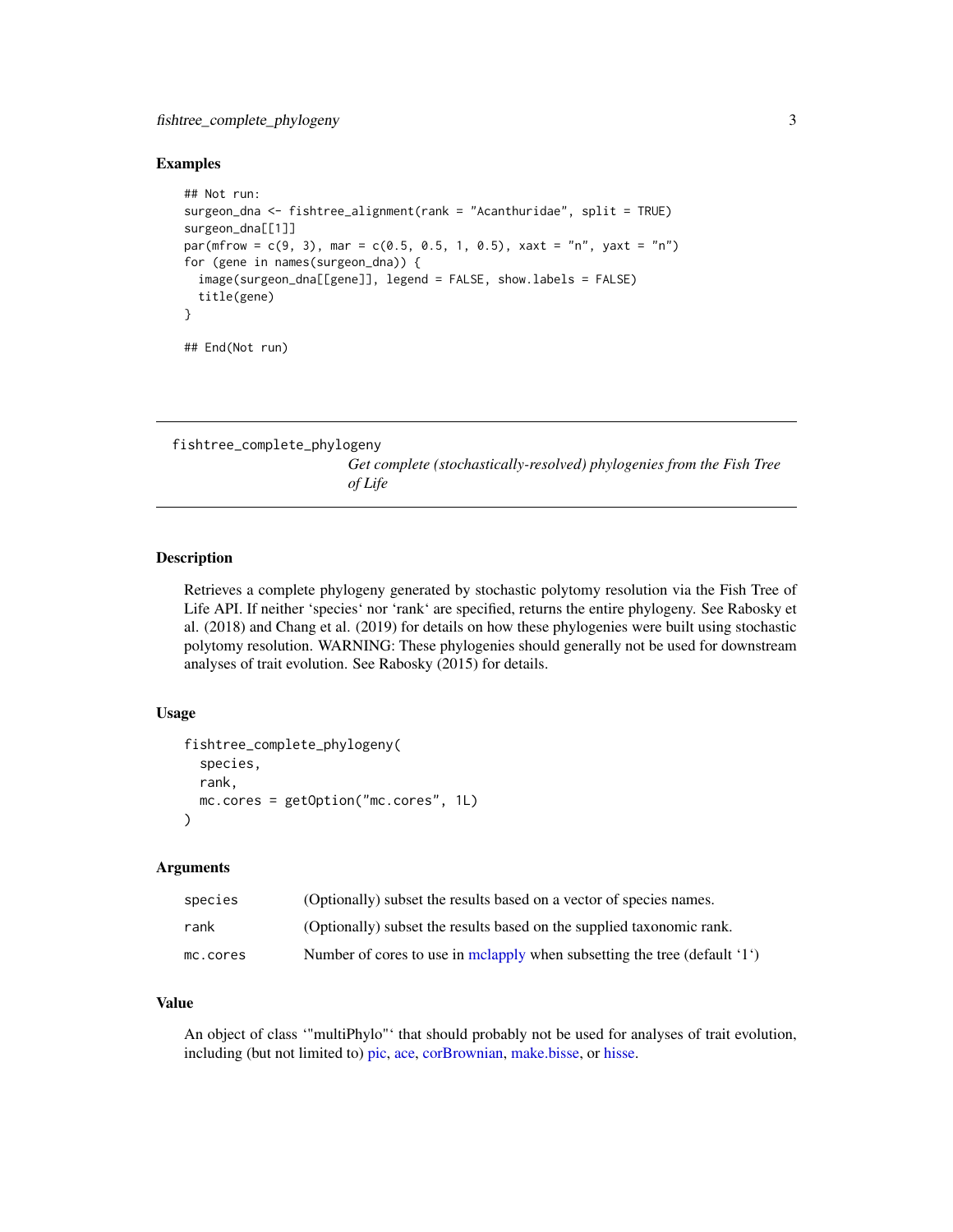#### <span id="page-3-0"></span>References

Rabosky, D. L. (2015). No substitute for real data: A cautionary note on the use of phylogenies from birth-death polytomy resolvers for downstream comparative analyses. Evolution, 69(12), 3207–3216. doi:10.1111/evo.12817

Rabosky, D. L., Chang, J., Title, P. O., Cowman, P. F., Sallan, L., Friedman, M., Kashner, K., Garilao, C., Near, T. J., Coll, M., Alfaro, M. E. (2018). An inverse latitudinal gradient in speciation rate for marine fishes. Nature, 559(7714), 392–395. doi:10.1038/s41586-018-0273-1

Chang, J., Rabosky, D. L., & Alfaro, M. E. (2019). Estimating diversification rates on incompletelysampled phylogenies: theoretical concerns and practical solutions. Systematic Biology. doi:10.1093/sysbio/syz081

Enhanced polytomy resolution strengthens evidence for global gradient in speciation rate for marine fishes. <https://fishtreeoflife.org/rabosky-et-al-2018-update/>

#### Examples

```
## Not run:
tree <- fishtree_complete_phylogeny(rank = "Acanthuridae")
sampled_tips <- fishtree_phylogeny(rank = "Acanthuridae")$tip.label
all_tips <- tree[[1]]$tip.label
new_tips <- setdiff(all_tips, sampled_tips)
par(mfrow = c(2,2))for (ii in 1:4) {
  plot(tree[[ii]], show.tip.label = FALSE, no.margin = TRUE)
  ape::tiplabels(pch = 19, col = ifelse(tree[[ii]]$tip.label %in% new_tips, "red", NA))
}
## End(Not run)
```
fishtree\_phylogeny *Get a phylogeny from the Fish Tree of Life*

#### Description

Retrieves a phylogeny via the Fish Tree of Life API. If neither 'species' nor 'rank' are specified, returns the entire phylogeny.

#### Usage

```
fishtree_phylogeny(
  species,
  rank,
  type = c("chronogram", "phylogram", "chronogram_mrca", "phylogram_mrca")
)
```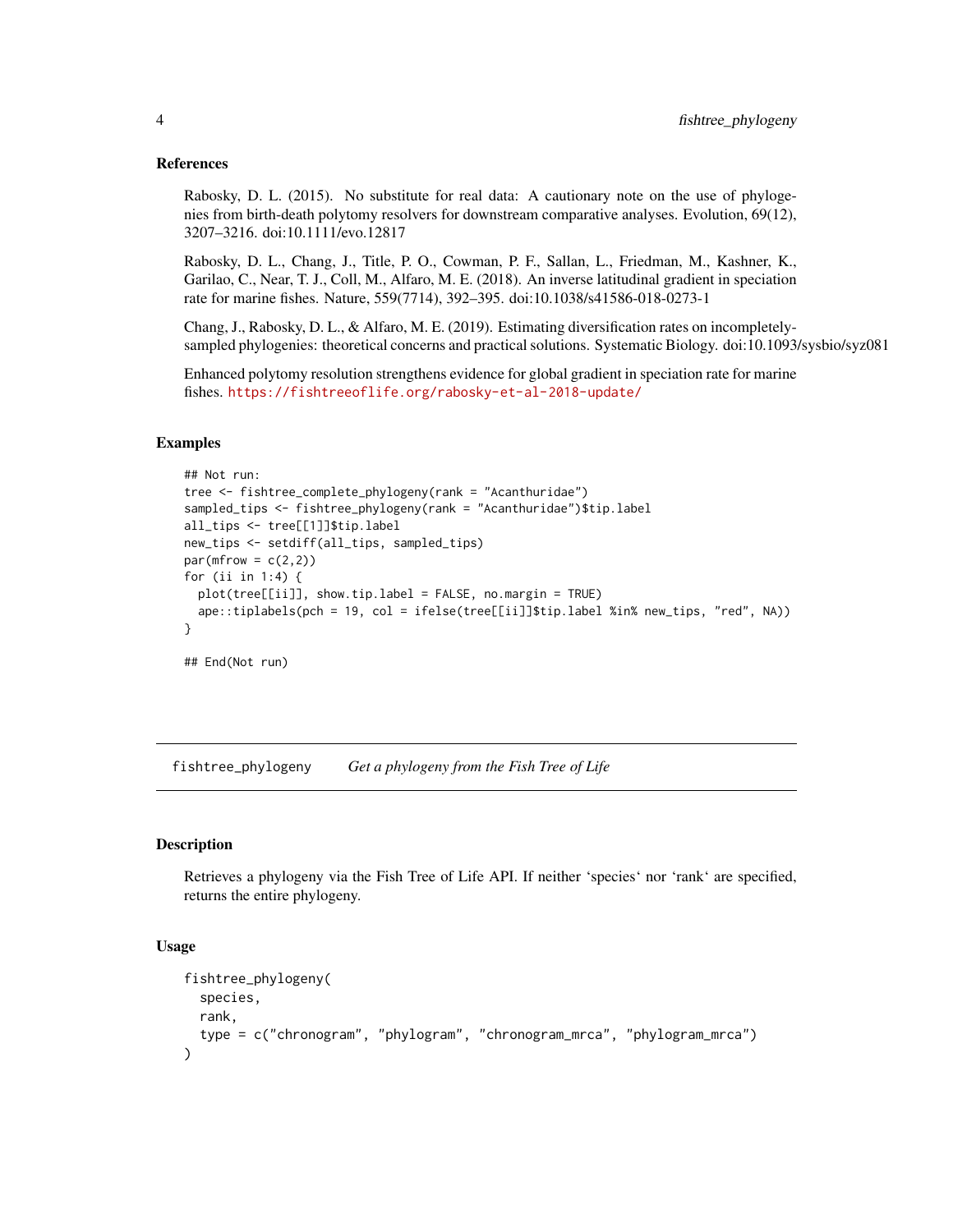#### <span id="page-4-0"></span>**Arguments**

| species | (Optionally) subset the results based on a vector of species names.                                                                                                                                                                                                                                                                                                                                                                                                                    |
|---------|----------------------------------------------------------------------------------------------------------------------------------------------------------------------------------------------------------------------------------------------------------------------------------------------------------------------------------------------------------------------------------------------------------------------------------------------------------------------------------------|
| rank    | (Optionally) subset the results based on the supplied taxonomic rank.                                                                                                                                                                                                                                                                                                                                                                                                                  |
| type    | Either "chronogram" or "phylogram". A chronogram has branch lengths pro-<br>portional to units of time, while a phylogram has branch lengths proportional to<br>the amount of character change. When retrieving a phylogeny by rank, and that<br>rank is not recovered as monophyletic, acceptable types also include "chrono-<br>gram_mrca"' and '"phylogram_mrca"', which returns a tree with *all* species<br>descending from the common ancestor of species in the specified rank. |

#### Details

For maximum interoperability, 'species' considers spaces and underscores equivalently. Internally, the phylogenies use underscores.

#### Value

An object of class '"phylo"'.

#### References

Rabosky, D. L., Chang, J., Title, P. O., Cowman, P. F., Sallan, L., Friedman, M., Kashner, K., Garilao, C., Near, T. J., Coll, M., Alfaro, M. E. (2018). An inverse latitudinal gradient in speciation rate for marine fishes. Nature, 559(7714), 392–395. doi:10.1038/s41586-018-0273-1

#### See Also

[fishtree\\_rogues](#page-5-1), [read.tree](#page-0-0), [force.ultrametric](#page-0-0)

#### Examples

```
## Not run:
# Get a phylogeny for a taxonomic rank
surgeons <- fishtree_phylogeny(rank = "Acanthuridae")
# Get a phylogeny for only certain species
genomic_fish <- c("Oryzias latipes", "Tetraodon nigroviridis",
                  "Gasterosteus aculeatus", "Danio rerio")
fishtree_phylogeny(species = genomic_fish)
# Chronograms may not be ultrametric due to numerical precision issues
# Consider using phytools::force.ultrametric
ape::is.ultrametric(surgeons)
ape::is.ultrametric(surgeons, tol = 0.00001)
# Difference between MRCA trees and regular trees
gobies_mrca <- fishtree_phylogeny(rank = "Gobiidae", type = "chronogram_mrca")
gobies <- fishtree_phylogeny(rank = "Gobiidae", type = "chronogram")
# MRCA trees will have more tips for non-monophyletic groups
```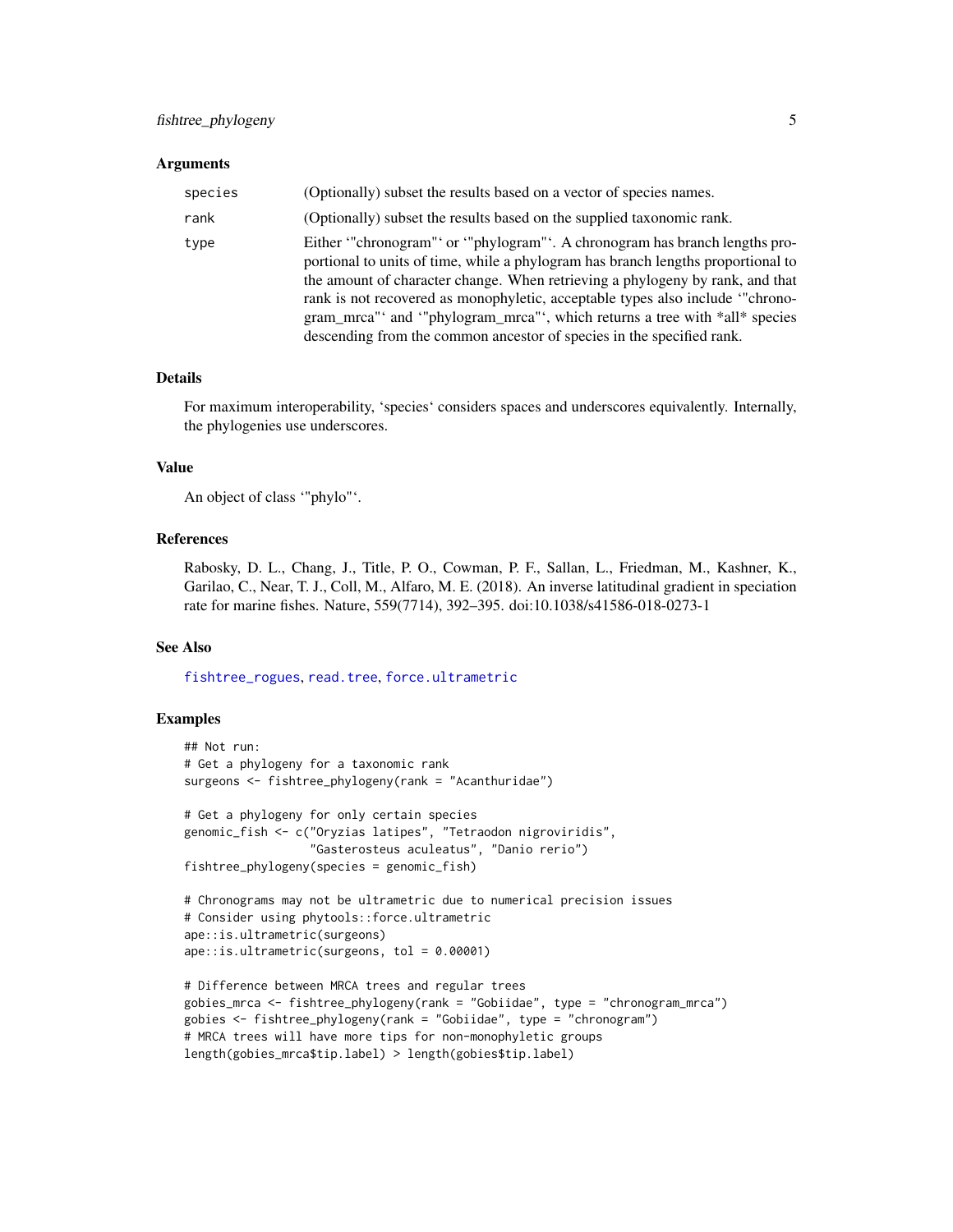```
# Drop rogue tips in the MRCA tree
rogue_gobies <- fishtree_rogues("Gobiidae")
pruned_gobies <- ape::drop.tip(gobies_mrca, rogue_gobies)
# Now the trees are identical
setequal(gobies$tip.label, pruned_gobies$tip.label)
## End(Not run)
```
<span id="page-5-1"></span>fishtree\_rogues *Get rogue taxa that break the monophyly of defined taxa*

#### Description

For groups that were recovered as paraphyletic in the phylogenetic analysis, uses the Fish Tree of Life API to identify which species prevented that clade from being recovered as monophyletic.

#### Usage

```
fishtree_rogues(rank)
```
#### Arguments

rank the (possibly paraphyletic) rank for which rogue or intruder species should be identified.

#### Value

A vector of species names, potentially empty.

#### References

Rabosky, D. L., Chang, J., Title, P. O., Cowman, P. F., Sallan, L., Friedman, M., Kashner, K., Garilao, C., Near, T. J., Coll, M., Alfaro, M. E. (2018). An inverse latitudinal gradient in speciation rate for marine fishes. Nature, 559(7714), 392–395. doi:10.1038/s41586-018-0273-1

#### Examples

```
## Not run:
fishtree_rogues("Gobiidae") # several rogue taxa!
fishtree_rogues("Labridae") # nice and monophlyetic
```
## End(Not run)

<span id="page-5-0"></span>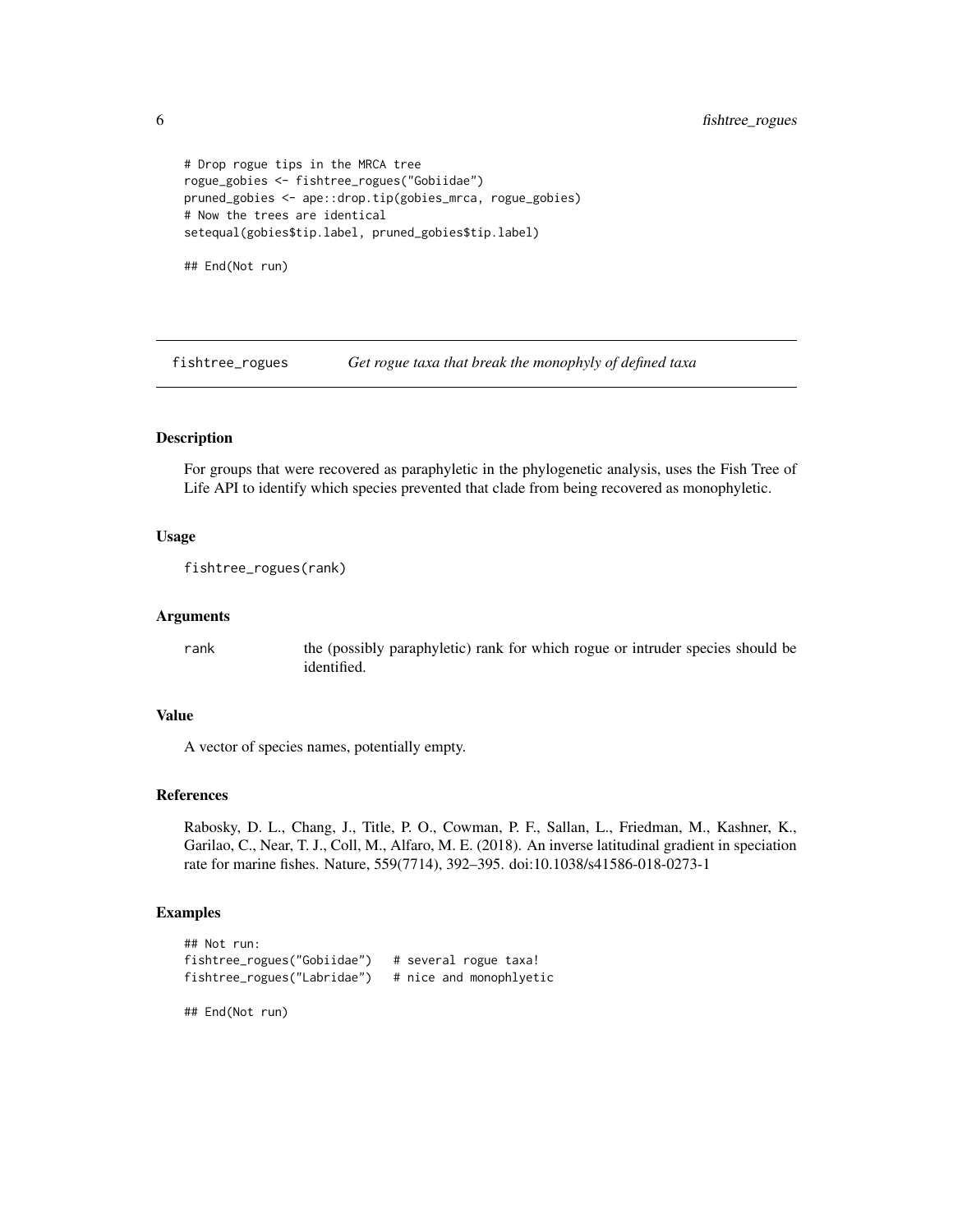<span id="page-6-0"></span>fishtree\_taxonomy *Get taxonomies and other data from the Fish Tree of Life*

#### Description

Retrieves taxonomic and other information from the Fish Tree of Life API.

#### Usage

```
fishtree_taxonomy(ranks = NULL)
```
#### Arguments

ranks One or more taxonomic ranks to retrieve.

#### Value

A list, with components containing data on the specified taxa. If 'ranks' is unspecified, a data frame with all valid taxa is returned instead.

#### References

Rabosky, D. L., Chang, J., Title, P. O., Cowman, P. F., Sallan, L., Friedman, M., Kashner, K., Garilao, C., Near, T. J., Coll, M., Alfaro, M. E. (2018). An inverse latitudinal gradient in speciation rate for marine fishes. Nature, 559(7714), 392–395. doi:10.1038/s41586-018-0273-1

#### Examples

```
## Not run:
tax <- fishtree_taxonomy(rank = "Labridae")
n_total <- length(tax$Labridae$species)
n_sampl <- length(tax$Labridae$sampled_species)
paste("There are", n_sampl, "sampled species out of", n_total, "in wrasses.")
```
## End(Not run)

fishtree\_tip\_rates *Get tip rates for the Fish Tree of Life*

#### **Description**

Downloads tip rates for the entire Fish Tree of Life, or for a specified subset. Tip rates can be thought of as an instantaneous speciation or extinction rate; for example, a higher tip-specific speciation rate might imply that a lineage is more likely to split a new lineage at the present time. See Title (2019) in references for details. If neither 'species' nor 'rank' are specified, returns the entire set of tipspecific diversification rates.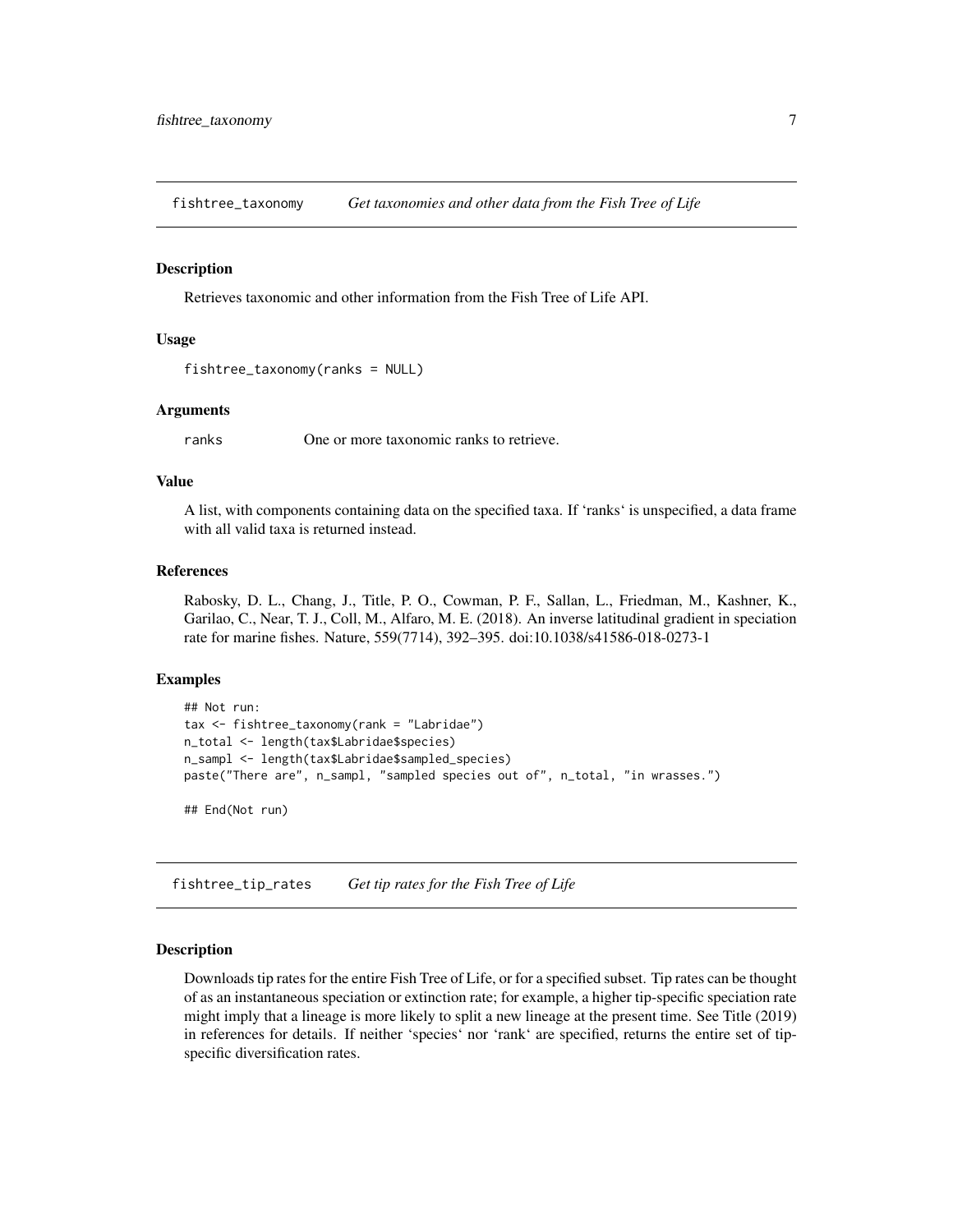#### Usage

```
fishtree_tip_rates(species, rank, sampled_only = TRUE)
```
#### Arguments

| species      | (Optionally) subset the results based on a vector of species names.                                             |
|--------------|-----------------------------------------------------------------------------------------------------------------|
| rank         | (Optionally) subset the results based on the supplied taxonomic rank.                                           |
| sampled_only | Restricts the returned dataset to only those species that have genetic data avail-<br>able. Defaults to 'TRUE'. |

#### Value

A data frame. Columns ending with '.tv' indicate time-variable BAMM runs; those ending in '.tc' are time-constant runs. The 'dr' column refers to the DR statistic, while 'lambda' and 'mu' are speciation and extinction, respectively.

#### References

DR rates (supplement, section 1.2.2): Jetz, W., Thomas, G. H., Joy, J. B., Hartmann, K., & Mooers, A. O. (2012). The global diversity of birds in space and time. Nature, 491(7424), 444–448. doi:10.1038/nature11631

Interpreting tip rates: Title, P. O., & Rabosky, D. L. (2019). Tip rates, phylogenies and diversification: What are we estimating, and how good are the estimates? Methods in Ecology and Evolution, 10(6), 821–834. doi:10.1111/2041-210x.13153

BAMM rates: Rabosky, D. L. (2014). Automatic Detection of Key Innovations, Rate Shifts, and Diversity-Dependence on Phylogenetic Trees. PLoS ONE, 9(2), e89543. doi:10.1371/journal.pone.0089543

Rabosky, D. L., Chang, J., Title, P. O., Cowman, P. F., Sallan, L., Friedman, M., Kashner, K., Garilao, C., Near, T. J., Coll, M., Alfaro, M. E. (2018). An inverse latitudinal gradient in speciation rate for marine fishes. Nature, 559(7714), 392–395. doi:10.1038/s41586-018-0273-1

Enhanced polytomy resolution strengthens evidence for global gradient in speciation rate for marine fishes. <https://fishtreeoflife.org/rabosky-et-al-2018-update/>

#### Examples

```
## Not run:
# Get cichlid rates and trees
rates <- fishtree_tip_rates(rank = "Cichlidae")
tree <- fishtree_phylogeny(rank = "Cichlidae")
# Plot tree and extract plotting data
plot(tree, show.tip.label = FALSE)
obj <- get("last_plot.phylo", ape::.PlotPhyloEnv)
```

```
# Generate a color ramp
ramp <- grDevices::colorRamp(c("black", "red"), bias = 10)
tiporder <- match(rates$species, gsub("_", " ", tree$tip.label))
scaled_rates <- rates$lambda.tv / max(rates$lambda.tv, na.rm = TRUE)
tipcols <- apply(ramp(scaled_rates), 1, function(x) do.call(rgb, as.list(x / 255)))
```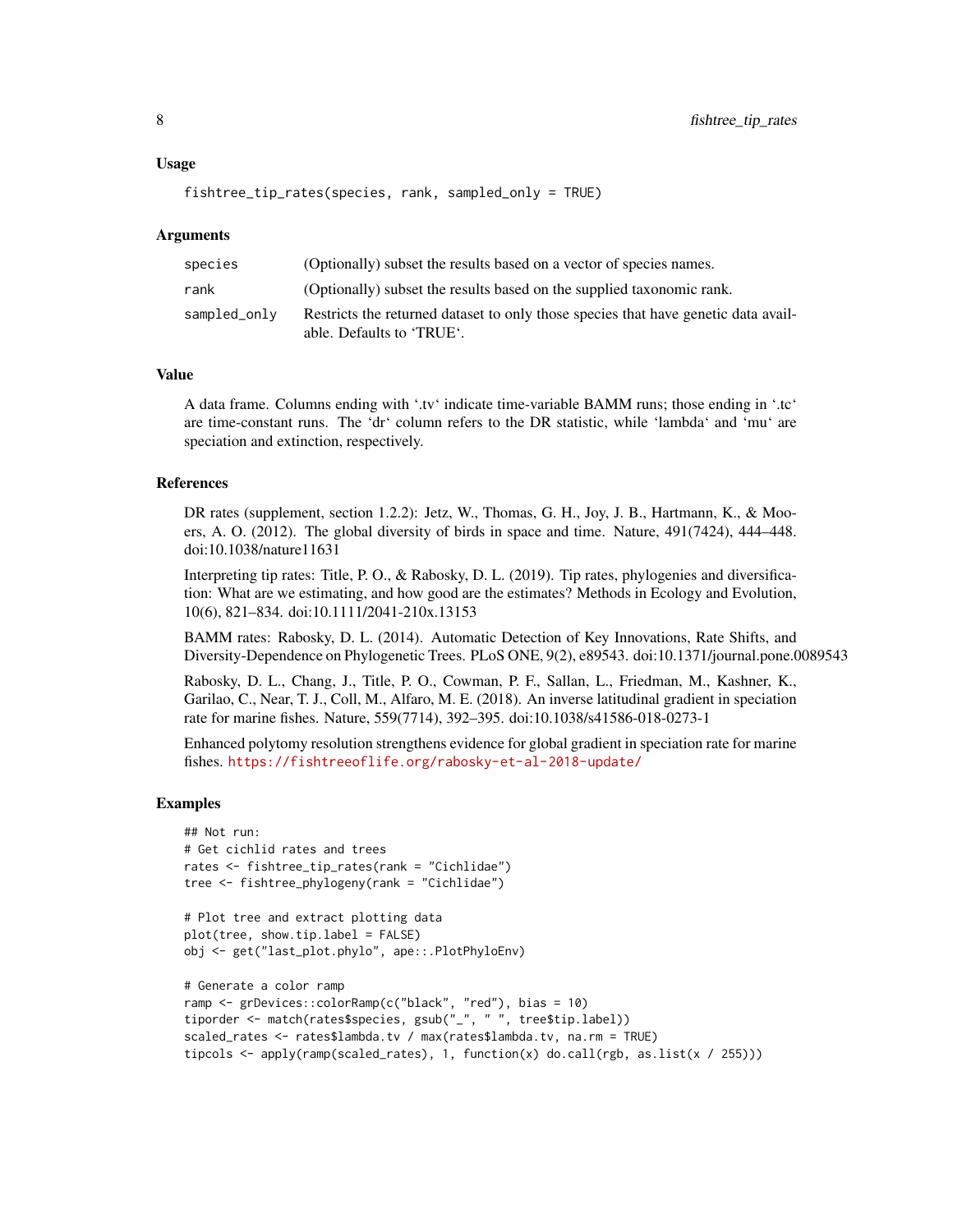```
# Place colored bars
for (ii in 1:length(tiporder)) {
   tip <- tiporder[ii]
   lines(x = c(obj$xx[tip] + 0.5, obj$xx[tip] + 0.5 + scaled_rates[ii]),
         y = rep(obj\y[tip], 2),
         col = tipcols[ii])
}
```
## End(Not run)